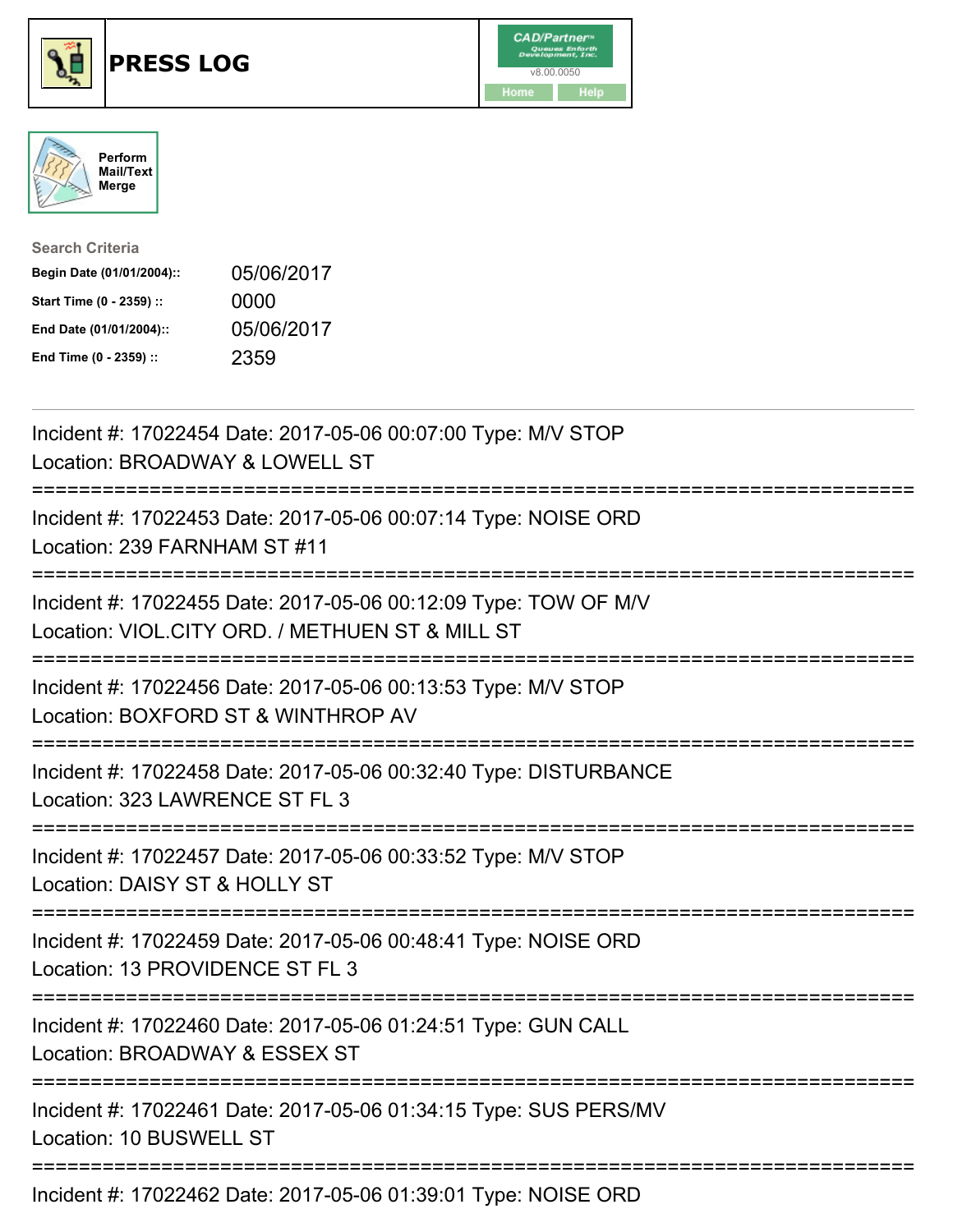| Location: ESSEX ST & JACKSON ST                                                                                                |
|--------------------------------------------------------------------------------------------------------------------------------|
| Incident #: 17022463 Date: 2017-05-06 01:45:25 Type: NOISE ORD<br>Location: MARBLE AV & WATER ST<br>:========================= |
| Incident #: 17022464 Date: 2017-05-06 02:12:22 Type: M/V STOP<br>Location: ESSEX ST & NEWBURY ST                               |
| Incident #: 17022465 Date: 2017-05-06 02:17:06 Type: M/V STOP<br>Location: ESSEX ST & OXFORD ST                                |
| Incident #: 17022466 Date: 2017-05-06 02:22:39 Type: SUS PERS/MV<br>Location: LGH GARAGE / 55 METHUEN ST                       |
| Incident #: 17022467 Date: 2017-05-06 02:25:05 Type: M/V STOP<br>Location: AMES ST & PROVIDENCE ST                             |
| Incident #: 17022468 Date: 2017-05-06 02:27:06 Type: ASSSIT OTHER PD<br>Location: JACKSON ST & METHUEN                         |
| Incident #: 17022469 Date: 2017-05-06 02:32:38 Type: A&B D/W PAST<br>Location: 383 HAVERHILL ST                                |
| Incident #: 17022470 Date: 2017-05-06 02:32:50 Type: DISTURBANCE<br>Location: SAM'S FOOD STORE / 389 BROADWAY                  |
| Incident #: 17022471 Date: 2017-05-06 02:38:22 Type: NOISE ORD<br>Location: E PLEASANT ST & JOHN ST                            |
| Incident #: 17022472 Date: 2017-05-06 02:46:00 Type: AUTO ACC/NO PI<br>Location: LAWRENCE PUBLIC LIBRARY / 51 LAWRENCE ST      |
| Incident #: 17022473 Date: 2017-05-06 02:48:46 Type: NOISE ORD<br>Location: 65 MANN ST FL 2                                    |
| Incident #: 17022474 Date: 2017-05-06 02:52:22 Type: NOISE ORD<br>Location: SAXONIA AV & SILESIA CT                            |
| Incident #: 17022475 Date: 2017-05-06 02:59:27 Type: M/V STOP<br><b>Location: ISLAND ST</b>                                    |
| -----------<br>Incident #: 17022476 Date: 2017-05-06 03:01:17 Type: NOISE ORD                                                  |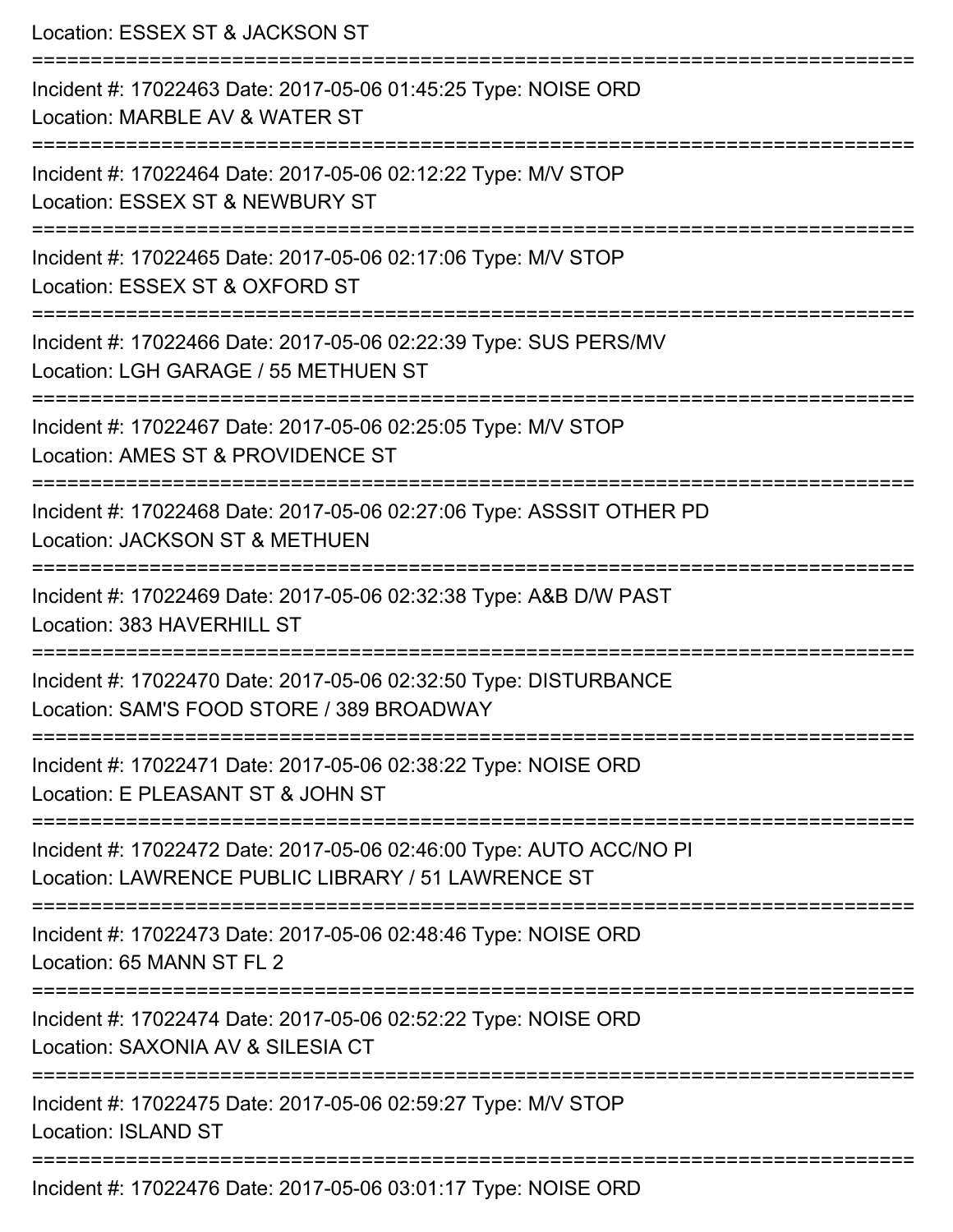| Incident #: 17022477 Date: 2017-05-06 03:02:13 Type: M/V STOP<br>Location: ANDOVER ST & BEACON AV               |
|-----------------------------------------------------------------------------------------------------------------|
| Incident #: 17022478 Date: 2017-05-06 03:02:33 Type: NOISE ORD<br>Location: 84 POPLAR ST FL 1                   |
| Incident #: 17022479 Date: 2017-05-06 03:06:54 Type: M/V STOP<br>Location: ANDOVER ST & OSGOOD ST               |
| Incident #: 17022480 Date: 2017-05-06 03:24:52 Type: M/V STOP<br>Location: ANDOVER ST & BLANCHARD ST            |
| Incident #: 17022481 Date: 2017-05-06 03:47:26 Type: M/V STOP<br>Location: BROADWAY & ESSEX ST                  |
| Incident #: 17022482 Date: 2017-05-06 04:18:19 Type: NOISE ORD<br>Location: 112 MARSTON ST FL 107               |
| Incident #: 17022483 Date: 2017-05-06 04:50:53 Type: NOISE ORD<br>Location: 78 E HAVERHILL ST #LEFT FL 2        |
| Incident #: 17022484 Date: 2017-05-06 05:37:01 Type: MEDIC SUPPORT<br>Location: 41 ALDER ST FL 1                |
| Incident #: 17022485 Date: 2017-05-06 06:05:11 Type: ALARMS<br>Location: COMMONWEALTH CHEVY / 1 COMMONWEALTH DR |
| Incident #: 17022486 Date: 2017-05-06 06:38:31 Type: M/V STOP<br><b>Location: CANAL</b>                         |
| Incident #: 17022487 Date: 2017-05-06 06:41:12 Type: M/V STOP<br><b>Location: GENERAL</b>                       |
| Incident #: 17022488 Date: 2017-05-06 06:49:28 Type: M/V STOP<br>Location: N PARISH RD & OSGOOD ST              |
| Incident #: 17022489 Date: 2017-05-06 06:53:30 Type: M/V STOP<br>Location: FRANKLIN ST & LOWELL ST              |
| Incident #: 17022490 Date: 2017-05-06 06:58:24 Type: M/V STOP                                                   |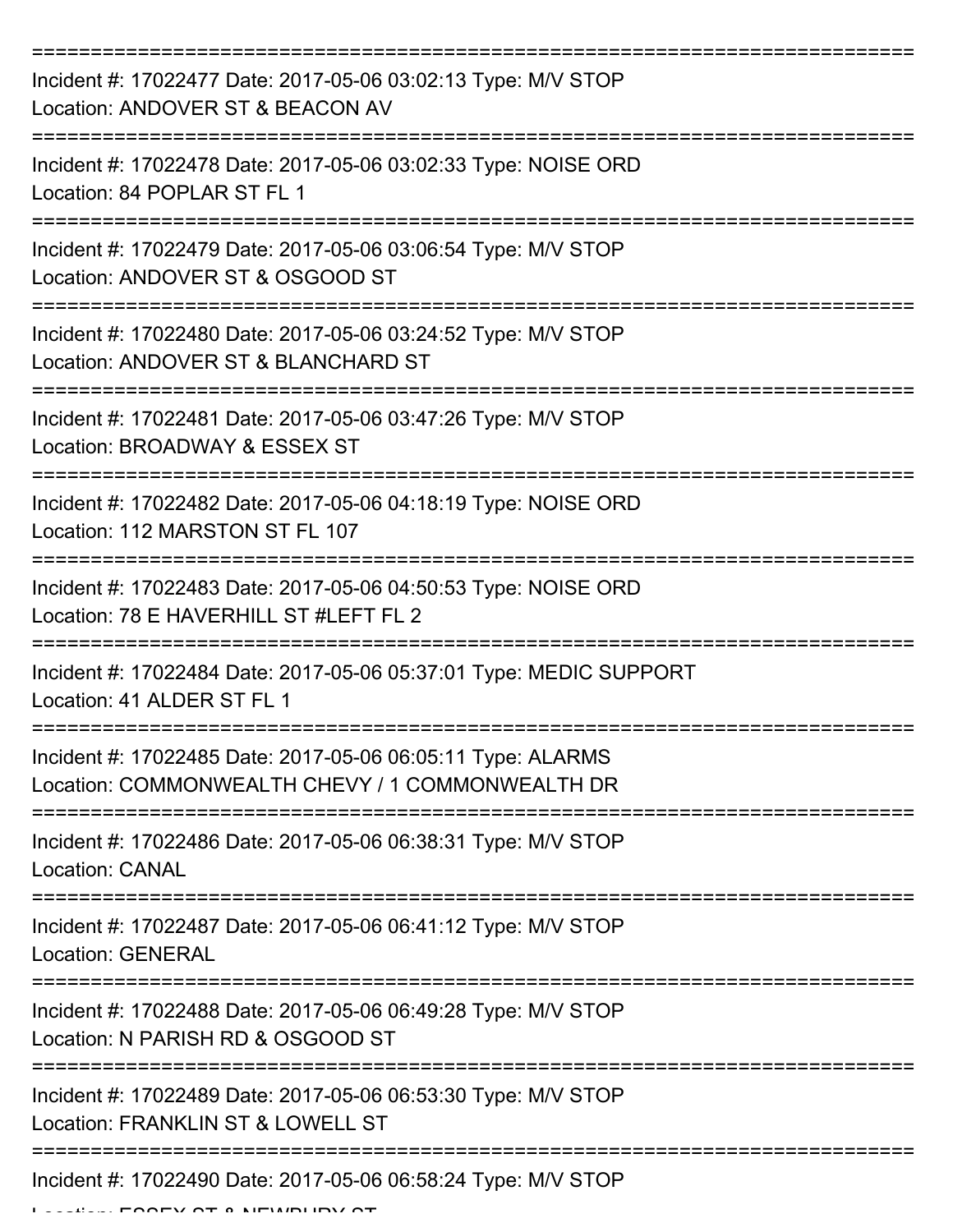| Incident #: 17022491 Date: 2017-05-06 07:16:13 Type: M/V STOP<br>Location: 205 BROADWAY                             |
|---------------------------------------------------------------------------------------------------------------------|
| Incident #: 17022492 Date: 2017-05-06 07:25:23 Type: PARK & WALK<br>Location: BROADWAY<br>----------                |
| Incident #: 17022493 Date: 2017-05-06 07:51:50 Type: TOW OF M/V<br>Location: TRESPASS / 2 INMAN ST                  |
| Incident #: 17022494 Date: 2017-05-06 07:54:45 Type: TOW/REPOSSED<br>Location: 87 DRACUT ST                         |
| Incident #: 17022495 Date: 2017-05-06 08:07:58 Type: MV/BLOCKING<br>Location: TOWSERANO SERVICES / 1 LINCOLN CT     |
| Incident #: 17022496 Date: 2017-05-06 08:09:33 Type: DISTURBANCE<br>Location: 97 NEWTON ST                          |
| Incident #: 17022497 Date: 2017-05-06 08:19:00 Type: MEDIC SUPPORT<br>Location: DUNKIN DONUTS / 123 LAWRENCE        |
| Incident #: 17022498 Date: 2017-05-06 08:23:55 Type: MAL DAMAGE<br>Location: ENTERPRIZE RENT A CAR / 660 S UNION ST |
| Incident #: 17022499 Date: 2017-05-06 08:29:32 Type: ALARMS<br>Location: CHEMCO / 300 CANAL ST                      |
| Incident #: 17022500 Date: 2017-05-06 08:52:43 Type: LIC PLATE STO<br>Location: 75 HIGH ST                          |
| Incident #: 17022501 Date: 2017-05-06 08:55:59 Type: TOW/REPOSSED<br>Location: NEWTON ST & SALEM ST                 |
| Incident #: 17022502 Date: 2017-05-06 09:14:38 Type: MEDIC SUPPORT<br>Location: 40 GREENWOOD ST FL 3                |
| Incident #: 17022503 Date: 2017-05-06 09:16:07 Type: MEDIC SUPPORT<br>Location: 28 EXETER ST                        |
| Incident #: 17022504 Date: 2017-05-06 09:16:12 Type: MAL DAMAGE                                                     |

Location: WALCDEENIC / 220 S BBOADWAY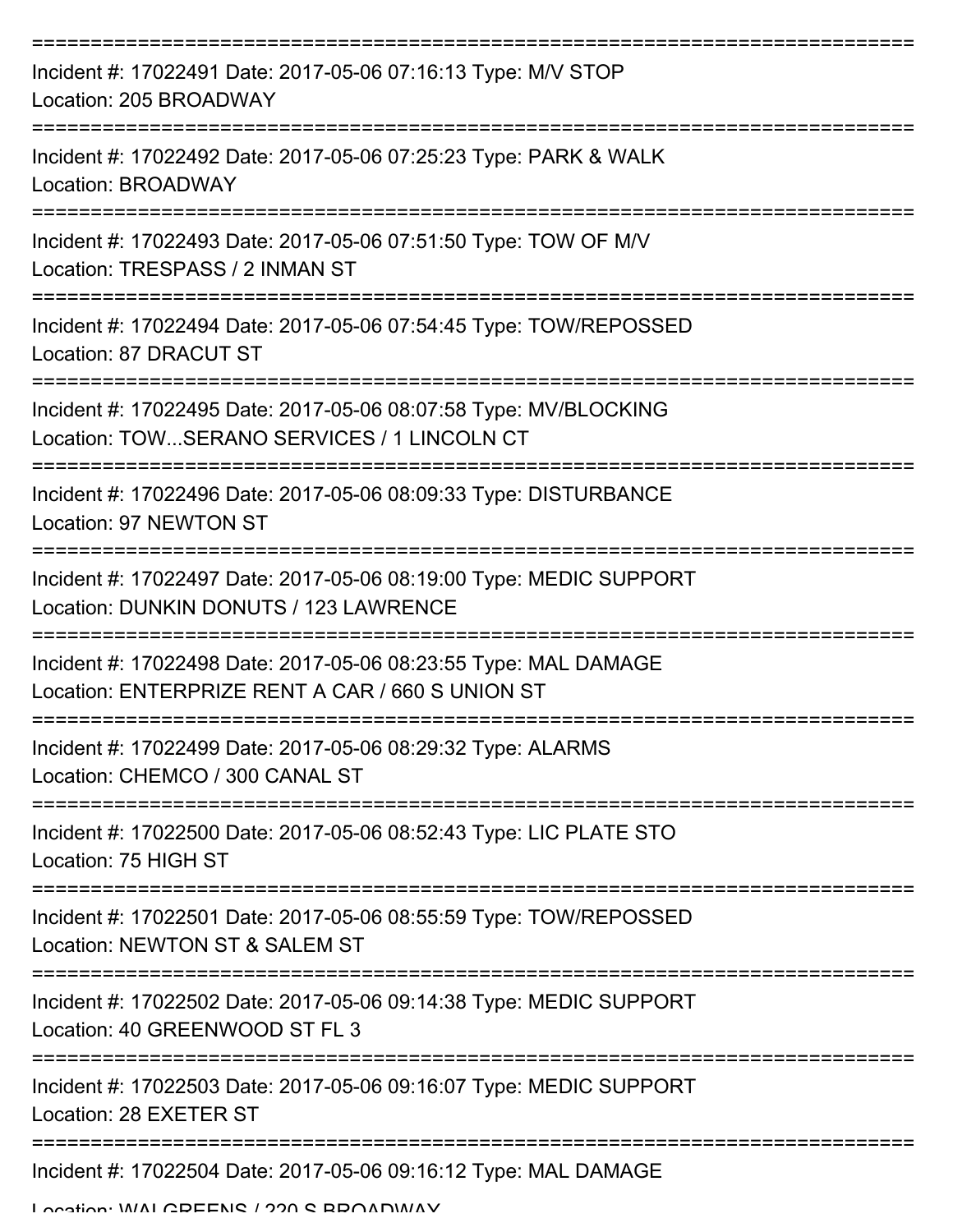| Incident #: 17022507 Date: 2017-05-06 09:54:24 Type: TRESPASSING<br>Location: DEMOULAS MARKET / 700 ESSEX ST |
|--------------------------------------------------------------------------------------------------------------|
| Incident #: 17022505 Date: 2017-05-06 09:54:48 Type: M/V STOP<br>Location: 22 JACKSON ST                     |
| Incident #: 17022506 Date: 2017-05-06 09:55:41 Type: INVEST CONT<br>Location: 383 HAVERHILL ST               |
| Incident #: 17022508 Date: 2017-05-06 10:08:13 Type: M/V STOP<br>Location: LOWELL ST & MARGIN ST             |
| Incident #: 17022509 Date: 2017-05-06 10:18:41 Type: PROSTITUTION<br>Location: FLORENCE ST & WEST ST         |
| Incident #: 17022510 Date: 2017-05-06 10:25:35 Type: M/V STOP<br>Location: 249 JACKSON ST                    |
| Incident #: 17022511 Date: 2017-05-06 10:31:55 Type: M/V STOP<br>Location: BERKELEY ST & MONTGOMERY ST       |
| Incident #: 17022512 Date: 2017-05-06 10:43:45 Type: M/V STOP<br>Location: 189 TRENTON ST                    |
| Incident #: 17022513 Date: 2017-05-06 10:48:06 Type: INVESTIGATION<br>Location: BROADWAY & WATER ST          |
| Incident #: 17022514 Date: 2017-05-06 11:04:54 Type: M/V STOP<br>Location: AMESBURY ST & LEBANON ST          |
| Incident #: 17022516 Date: 2017-05-06 11:08:30 Type: DEATH SUDDEN<br>Location: 395 LOWELL ST                 |
| Incident #: 17022515 Date: 2017-05-06 11:09:16 Type: PARK & WALK<br><b>Location: SOUTH COMMON</b>            |
| Incident #: 17022517 Date: 2017-05-06 11:34:44 Type: FRAUD<br><b>Location: 7 FERGUSON ST</b>                 |
| Incident #: 17022518 Date: 2017-05-06 11:37:37 Type: TRESPASSING<br>Location: AMESBURY ST & COMMON ST        |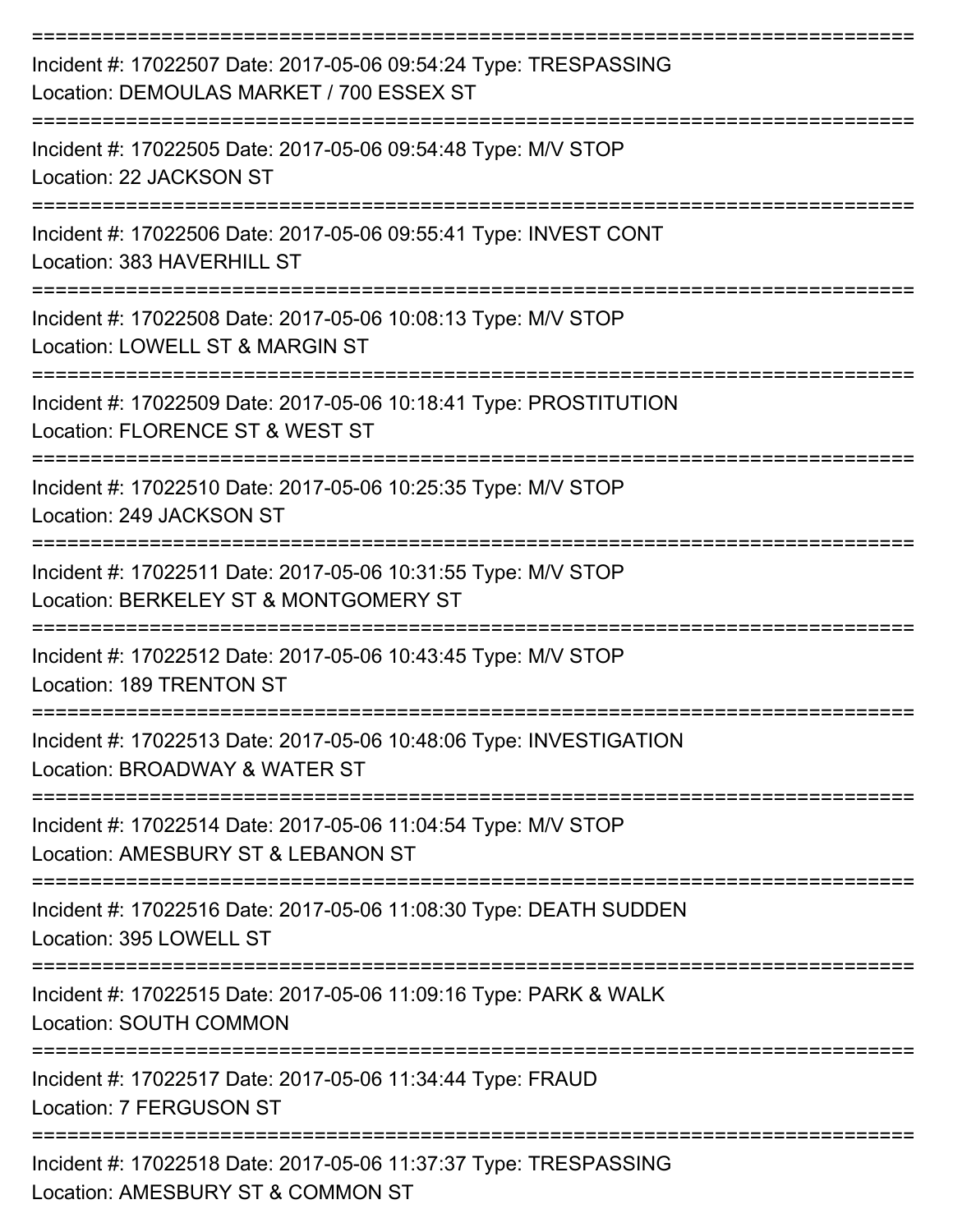| Incident #: 17022519 Date: 2017-05-06 11:37:48 Type: SHOPLIFTING<br>Location: 53 S BROADWAY                                      |
|----------------------------------------------------------------------------------------------------------------------------------|
| Incident #: 17022520 Date: 2017-05-06 11:48:29 Type: MEDIC SUPPORT<br>Location: 69 LEXINGTON ST FL 1                             |
| Incident #: 17022521 Date: 2017-05-06 12:29:44 Type: DISORDERLY<br>Location: 11 FLORENCE ST                                      |
| Incident #: 17022522 Date: 2017-05-06 12:32:29 Type: TRESPASSING<br>Location: 9 FLORENCE AV<br>-----------------                 |
| Incident #: 17022523 Date: 2017-05-06 12:45:24 Type: EXTRA SURVEIL<br>Location: GREENFIELD ST & EAST                             |
| Incident #: 17022524 Date: 2017-05-06 12:46:00 Type: LOST PROPERTY<br>Location: 7-18 SAVOIE AV                                   |
| Incident #: 17022525 Date: 2017-05-06 12:53:50 Type: SUICIDE ATTEMPT<br>Location: 16 BEACON AV #52                               |
| Incident #: 17022526 Date: 2017-05-06 13:33:46 Type: 911 HANG UP<br>Location: 384 HAVERHILL ST                                   |
| Incident #: 17022527 Date: 2017-05-06 13:41:17 Type: SUS PERS/MV<br>Location: JASPER ST & LINDEN ST                              |
| Incident #: 17022528 Date: 2017-05-06 13:55:02 Type: KEEP PEACE<br>Location: 129 FARNHAM ST                                      |
| Incident #: 17022529 Date: 2017-05-06 13:59:55 Type: HIT & RUN M/V<br>Location: 15 LENOX ST                                      |
| Incident #: 17022530 Date: 2017-05-06 14:02:41 Type: MAL DAMAGE<br>Location: 24 INMAN ST FL 1                                    |
| Incident #: 17022531 Date: 2017-05-06 14:23:00 Type: DISTURBANCE<br>Location: DOMINGO TOWING / 24 MEDFORD ST                     |
| :========================<br>Incident #: 17022532 Date: 2017-05-06 14:25:57 Type: SUS PERS/MV<br>Location: JASPER ST & LINDEN ST |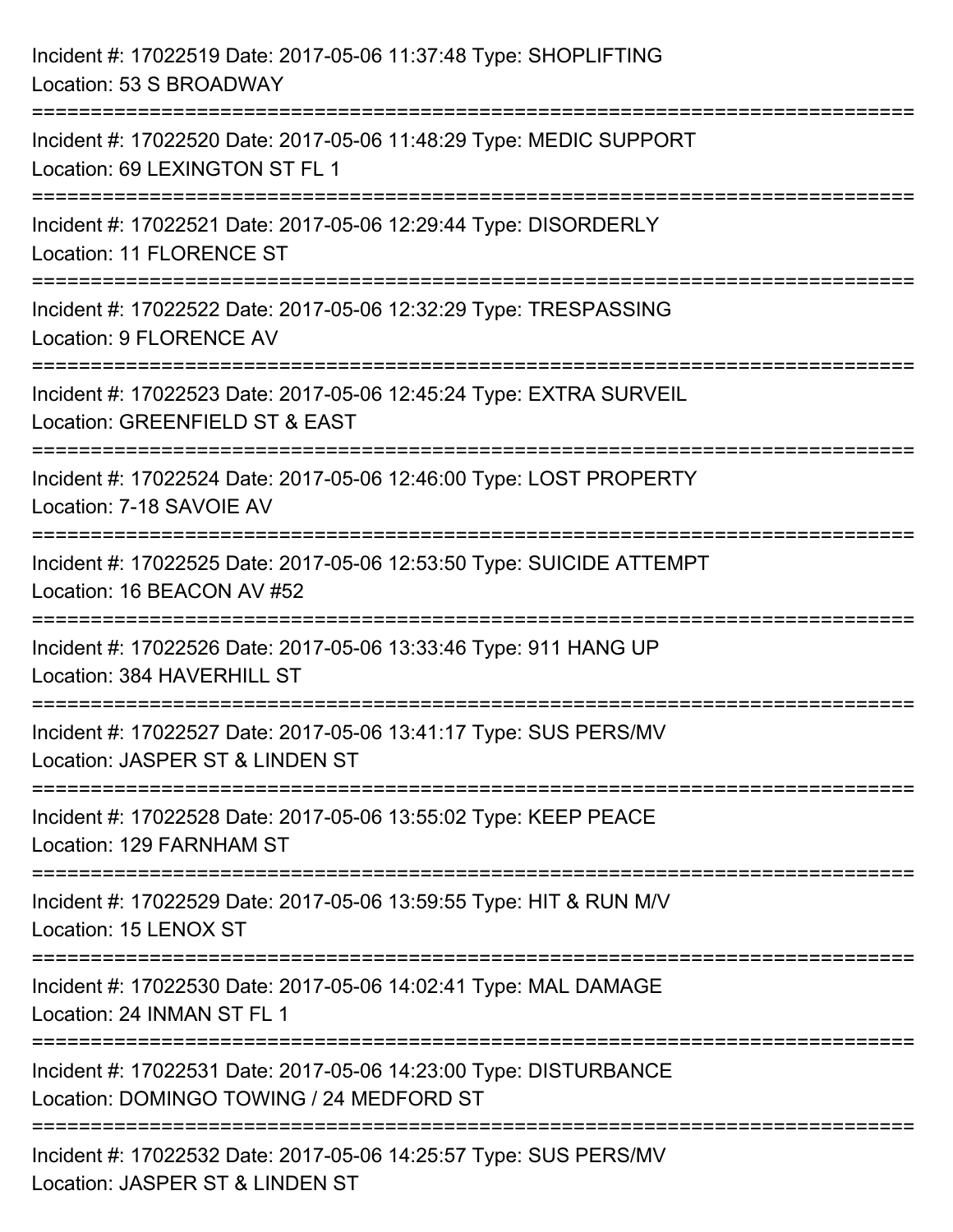| Incident #: 17022533 Date: 2017-05-06 14:27:28 Type: M/V STOP<br>Location: HAVERHILL ST & WHITE ST                                    |
|---------------------------------------------------------------------------------------------------------------------------------------|
| ----------------------<br>Incident #: 17022534 Date: 2017-05-06 14:30:08 Type: DISTURBANCE<br>Location: 115 MARKET ST #1              |
| Incident #: 17022535 Date: 2017-05-06 14:46:52 Type: M/V STOP<br>Location: ELM ST & WHITE ST<br>:======================               |
| Incident #: 17022536 Date: 2017-05-06 14:54:54 Type: M/V STOP<br>Location: 12 TREMONT ST                                              |
| Incident #: 17022537 Date: 2017-05-06 15:00:08 Type: INVESTIGATION<br>Location: 18 FLORENCE ST #3                                     |
| Incident #: 17022538 Date: 2017-05-06 15:14:08 Type: MEDIC SUPPORT<br>Location: 11 JACKSON TER FL 2                                   |
| Incident #: 17022539 Date: 2017-05-06 15:14:47 Type: SUS PERS/MV<br>Location: 12 LOUISBURG                                            |
| Incident #: 17022540 Date: 2017-05-06 15:17:45 Type: CK WELL BEING<br><b>Location: 9 HALLINAN AVE</b>                                 |
| Incident #: 17022541 Date: 2017-05-06 15:21:32 Type: FRAUD<br>Location: 170 SARATOGA ST FL 1                                          |
| Incident #: 17022542 Date: 2017-05-06 15:41:01 Type: STOLEN PROP<br>Location: 25 FULTON ST                                            |
| =====================<br>Incident #: 17022543 Date: 2017-05-06 15:51:04 Type: HIT & RUN M/V<br>Location: 114 LIQUORS / 80 WINTHROP AV |
| Incident #: 17022544 Date: 2017-05-06 16:05:24 Type: MEDIC SUPPORT<br>Location: 1 CANAL ST                                            |
| Incident #: 17022545 Date: 2017-05-06 16:40:14 Type: M/V STOP<br>Location: 1 CANAL ST                                                 |
| Incident #: 17022546 Date: 2017-05-06 16:54:49 Type: ALARM/BURG<br>Location: 167 GILBERT ST                                           |

===========================================================================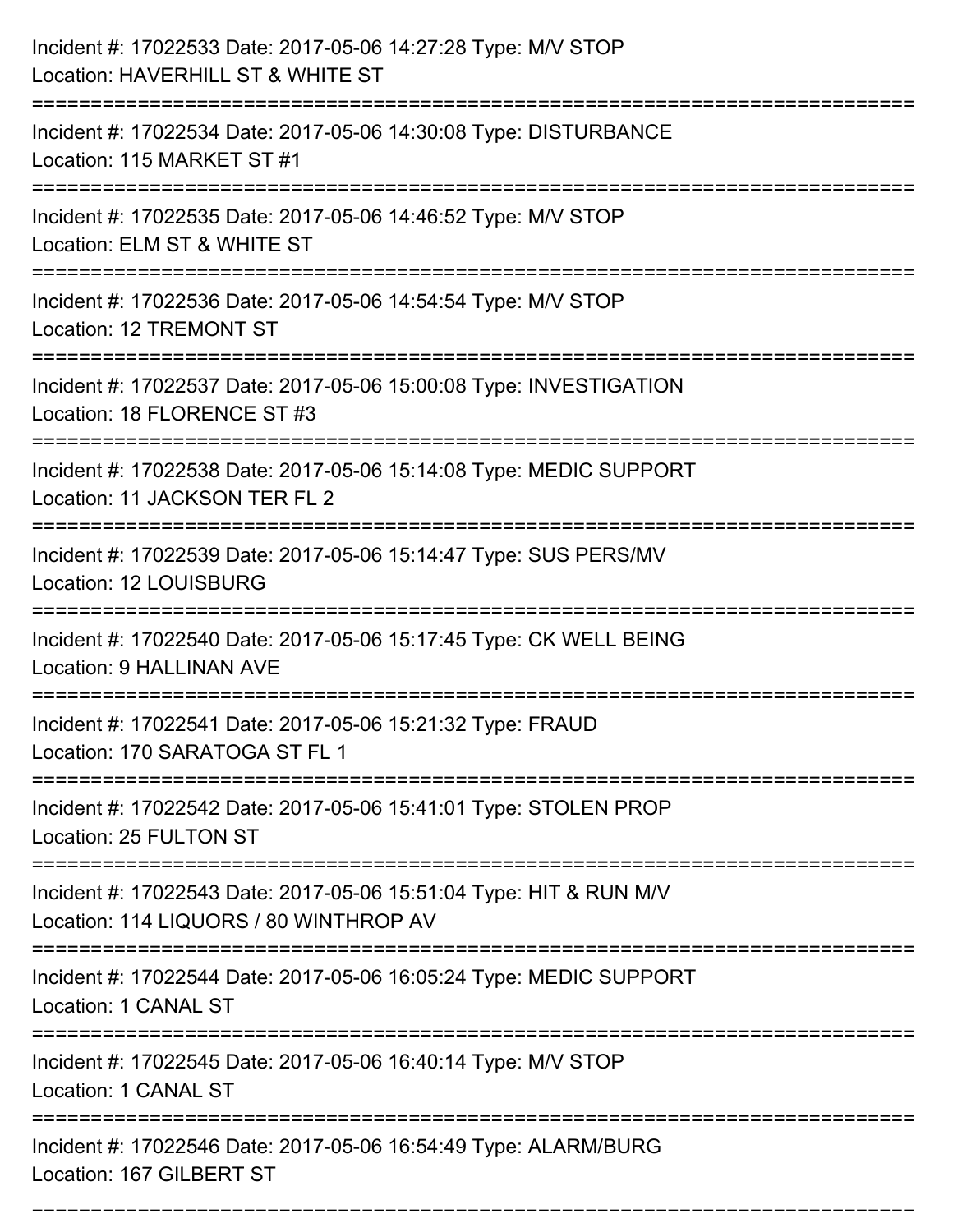| Incident #: 17022547 Date: 2017-05-06 17:28:38 Type: SUICIDE ATTEMPT<br>Location: 89 DORCHESTER ST FL 3              |
|----------------------------------------------------------------------------------------------------------------------|
| Incident #: 17022548 Date: 2017-05-06 17:32:40 Type: NEIGHBOR PROB<br>Location: 86 S BROADWAY                        |
| Incident #: 17022549 Date: 2017-05-06 17:40:23 Type: DRUG OVERDOSE<br>Location: 475 N CANAL ST                       |
| Incident #: 17022550 Date: 2017-05-06 17:50:01 Type: AUTO ACC/UNK PI<br>Location: PRIMO'S LIQUORS / 450 HAVERHILL ST |
| Incident #: 17022551 Date: 2017-05-06 17:50:33 Type: SUICIDE ATTEMPT<br>Location: 100 FOSTER ST FL 1 RIGHT           |
| Incident #: 17022552 Date: 2017-05-06 18:02:29 Type: GENERAL SERV<br>Location: 5 CROSS ST                            |
| Incident #: 17022553 Date: 2017-05-06 18:14:41 Type: DOMESTIC/PAST<br>Location: 47 CROSS ST                          |
| Incident #: 17022554 Date: 2017-05-06 18:19:03 Type: DOMESTIC/PROG<br>Location: 56 SPRINGFIELD ST #2                 |
| Incident #: 17022555 Date: 2017-05-06 18:20:55 Type: LARCENY/PAST<br>Location: MC DONALDS / 50 BROADWAY              |
| Incident #: 17022556 Date: 2017-05-06 18:33:26 Type: DOMESTIC/PROG<br>Location: BERKELEY ST & JACKSON ST             |
| Incident #: 17022557 Date: 2017-05-06 18:36:58 Type: M/V STOP<br>Location: GRAFTON ST & WINTHROP AV                  |
| Incident #: 17022558 Date: 2017-05-06 18:38:11 Type: M/V STOP<br>Location: MT. VERNON & BEACON                       |
| Incident #: 17022559 Date: 2017-05-06 18:38:41 Type: AUTO ACC/NO PI<br>Location: 6 DORCHESTER ST                     |
| Incident #: 17022560 Date: 2017-05-06 18:38:54 Type: GENERAL SERV<br>Location: PROSPECT ST & WEBSTER CT              |
|                                                                                                                      |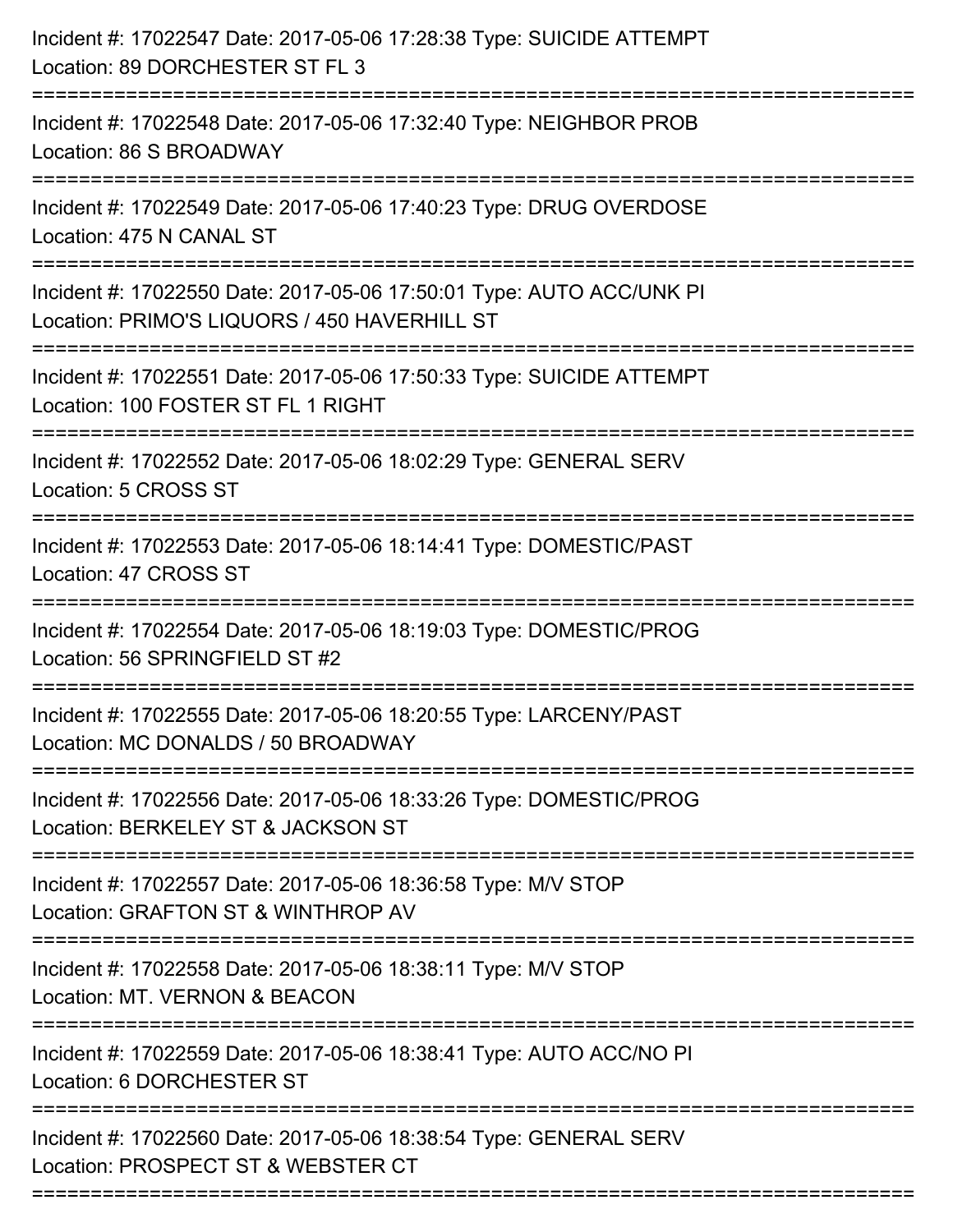| Incident #: 17022563 Date: 2017-05-06 18:48:13 Type: CK WELL BEING                                                                          |
|---------------------------------------------------------------------------------------------------------------------------------------------|
| Location: 49B EUTAW ST                                                                                                                      |
| Incident #: 17022562 Date: 2017-05-06 18:49:13 Type: M/V STOP<br>Location: BEACON ST & HALE ST                                              |
| Incident #: 17022564 Date: 2017-05-06 18:51:24 Type: MAL DAMAGE<br>Location: 25 BEVEL ST                                                    |
| Incident #: 17022565 Date: 2017-05-06 18:58:59 Type: HIT & RUN M/V<br>Location: 44 WATER ST                                                 |
| Incident #: 17022566 Date: 2017-05-06 19:02:48 Type: M/V STOP<br>Location: BOWDOIN ST & CLIFTON ST                                          |
| Incident #: 17022567 Date: 2017-05-06 19:09:51 Type: DRUG OVERDOSE<br>Location: 15 HOLT ST FL 1                                             |
| Incident #: 17022568 Date: 2017-05-06 19:31:11 Type: MISC<br>Location: 50 COMMON ST                                                         |
| Incident #: 17022569 Date: 2017-05-06 19:32:27 Type: MEDIC SUPPORT<br>Location: 270 E HAVERHILL ST<br>------------------------------------- |
| Incident #: 17022570 Date: 2017-05-06 19:38:32 Type: TENANT PROB<br>Location: 6 DIAMOND ST #8<br>===================                        |
| Incident #: 17022571 Date: 2017-05-06 19:42:48 Type: M/V STOP<br>Location: METHUEN ST & NEWBURY ST                                          |
| Incident #: 17022572 Date: 2017-05-06 19:48:21 Type: ALARM/BURG<br>Location: ARLINGTON SCHOOL / 150 ARLINGTON ST                            |
| Incident #: 17022573 Date: 2017-05-06 19:52:19 Type: SUS PERS/MV<br>Location: 51 ROLLINS ST                                                 |
| Incident #: 17022574 Date: 2017-05-06 19:53:35 Type: M/V STOP<br><b>Location: 11 LAWRENCE ST</b>                                            |

Incident #: 17022575 Date: 2017 05 06 19:57:42 Type: M/V STOP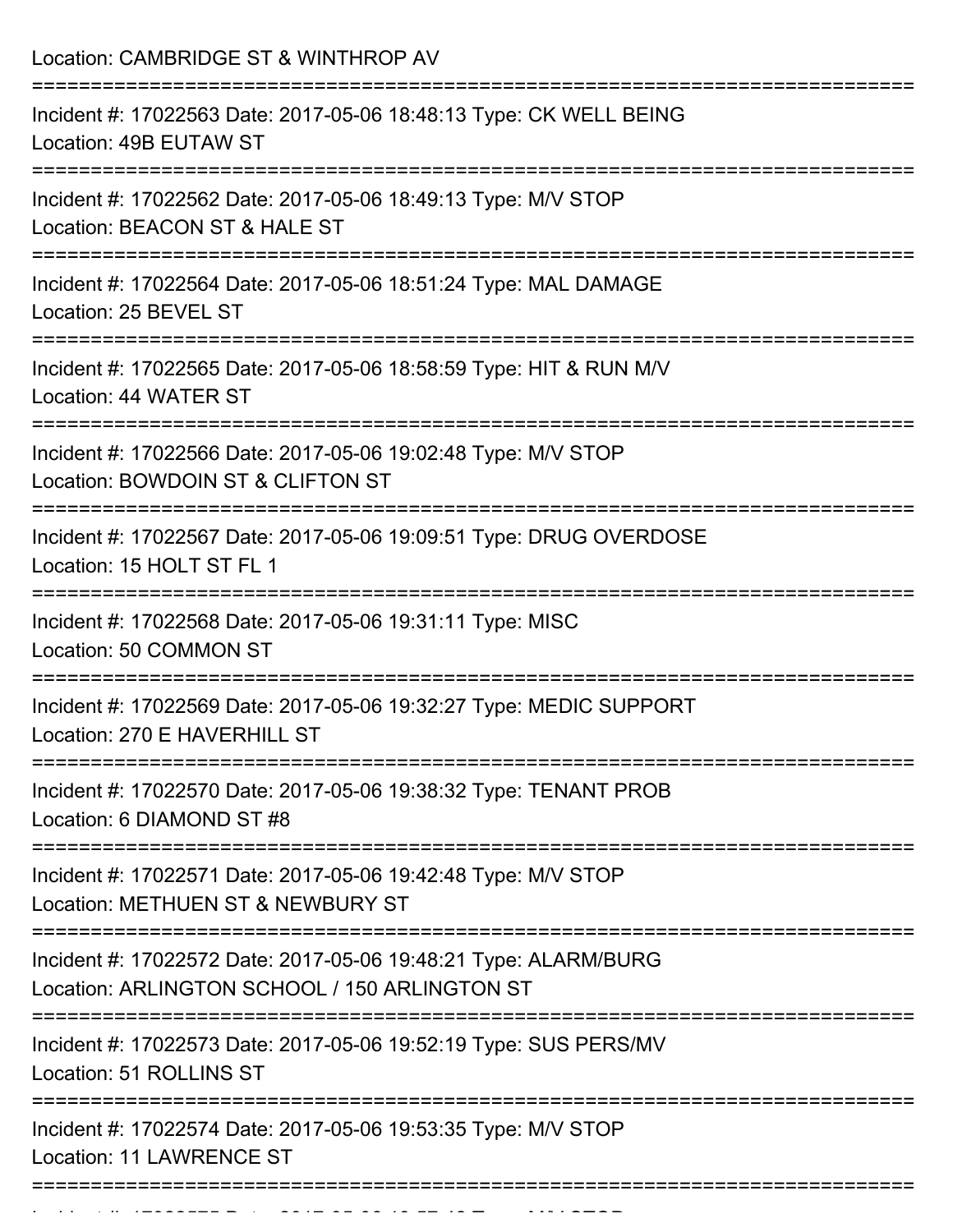Location: COMMON ST & HAMPSHIRE ST

| Incident #: 17022576 Date: 2017-05-06 20:00:07 Type: M/V STOP<br>Location: GARDEN ST & JACKSON ST      |
|--------------------------------------------------------------------------------------------------------|
| Incident #: 17022577 Date: 2017-05-06 20:01:58 Type: CK WELL BEING<br>Location: 27 KENDALL ST          |
| Incident #: 17022578 Date: 2017-05-06 20:20:24 Type: DRUG VIO<br>Location: MT VERNON ST & PLUMMER RD   |
| Incident #: 17022579 Date: 2017-05-06 20:24:54 Type: 911 HANG UP<br>Location: 525 ESSEX ST #205        |
| Incident #: 17022580 Date: 2017-05-06 20:36:26 Type: M/V STOP<br>Location: BROADWAY & MANCHESTER ST    |
| Incident #: 17022581 Date: 2017-05-06 20:48:31 Type: MAL DAMAGE<br>Location: 21 WATER ST               |
| Incident #: 17022582 Date: 2017-05-06 20:51:33 Type: UNKNOWN PROB<br>Location: 26 KRESS ST             |
| Incident #: 17022583 Date: 2017-05-06 20:55:27 Type: MEDIC SUPPORT<br>Location: 2 AMESBURY ST          |
| Incident #: 17022584 Date: 2017-05-06 21:13:52 Type: AUTO ACC/NO PI<br>Location: 193 MAPLE ST          |
| Incident #: 17022585 Date: 2017-05-06 21:19:59 Type: DRUG VIO<br>Location: SEVEN ELEVEN / 370 BROADWAY |
| Incident #: 17022586 Date: 2017-05-06 21:42:30 Type: M/V STOP<br>Location: BROADWAY & TREMONT ST       |
| Incident #: 17022587 Date: 2017-05-06 21:46:22 Type: NOISE ORD<br>Location: 592 ANDOVER ST             |
| Incident #: 17022588 Date: 2017-05-06 21:50:16 Type: M/V STOP<br>Location: METHUEN ST & NEWBURY ST     |
|                                                                                                        |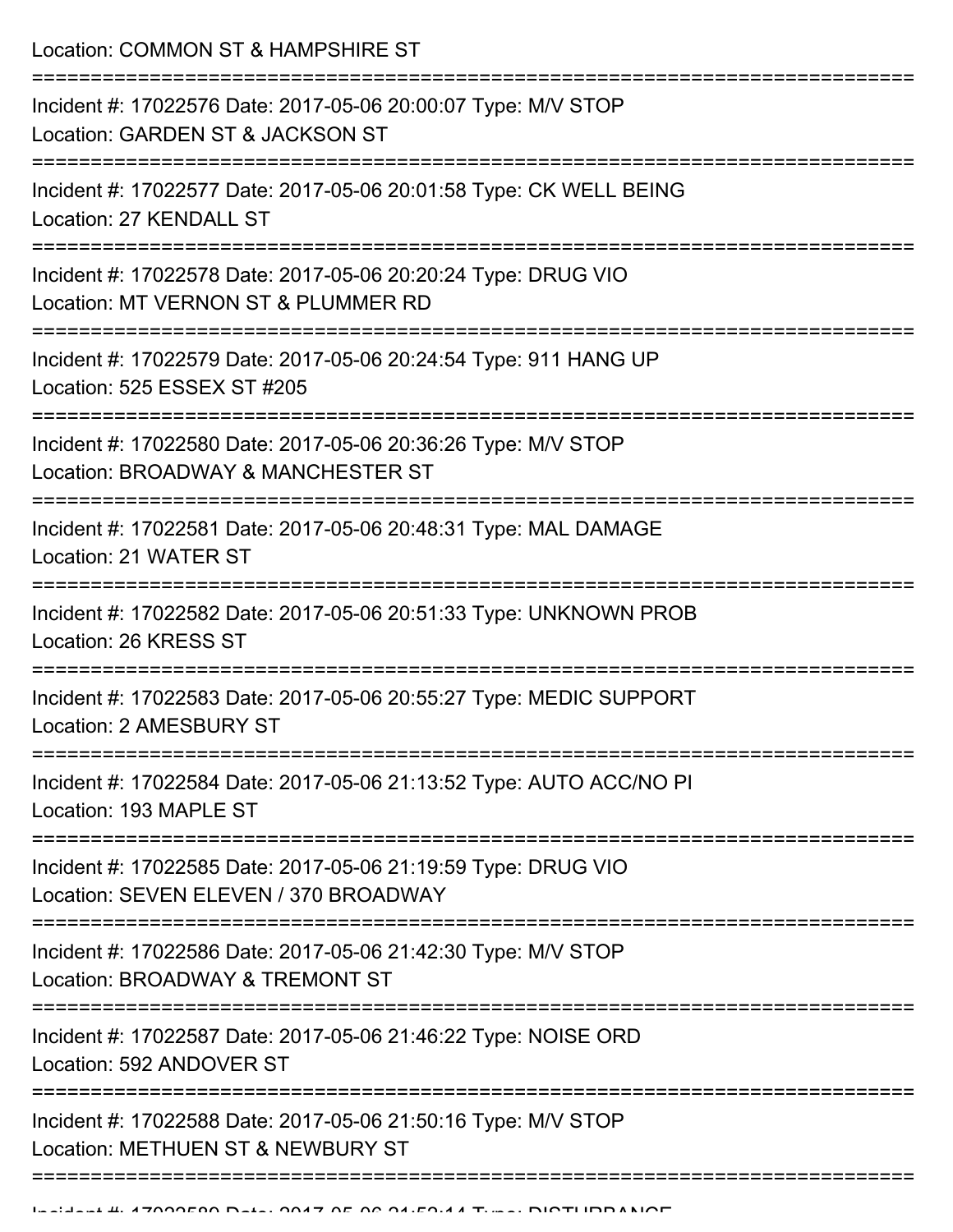| Location: WAVE GAS STATION / 325 WINTHROP AV                                                                               |
|----------------------------------------------------------------------------------------------------------------------------|
| Incident #: 17022590 Date: 2017-05-06 21:59:08 Type: DOMESTIC/PROG<br>Location: 187.5 CHESTNUT ST #REAR                    |
| Incident #: 17022591 Date: 2017-05-06 22:12:38 Type: MV/BLOCKING<br>Location: 101 OLIVE AV                                 |
| Incident #: 17022592 Date: 2017-05-06 22:16:00 Type: M/V STOP<br>Location: FRIENDLYS RESTAURANT / 227 WINTHROP AV          |
| Incident #: 17022593 Date: 2017-05-06 22:19:34 Type: GUN CALL<br><b>Location: FLORENCE ST</b>                              |
| Incident #: 17022594 Date: 2017-05-06 22:20:46 Type: M/V STOP<br>Location: S. BROADWAY & ANDOVER                           |
| :=====================<br>Incident #: 17022595 Date: 2017-05-06 22:29:05 Type: GENERAL SERV<br>Location: 2 MUSEUM SQ FL 10 |
| Incident #: 17022596 Date: 2017-05-06 22:39:52 Type: NOISE ORD<br>Location: 270 CANAL ST #320                              |
| Incident #: 17022597 Date: 2017-05-06 22:43:32 Type: DOMESTIC/PAST<br>Location: 48 BOXFORD ST                              |
| Incident #: 17022598 Date: 2017-05-06 22:47:25 Type: DISTURBANCE<br>Location: BROADWAY & DAISY ST                          |
| Incident #: 17022599 Date: 2017-05-06 23:00:53 Type: M/V STOP<br>Location: MARKET ST & PARKER ST                           |
| Incident #: 17022600 Date: 2017-05-06 23:01:42 Type: GENERAL SERV<br>Location: 2 MUSEUM SQ FL 10                           |
| Incident #: 17022601 Date: 2017-05-06 23:14:08 Type: NOISE ORD<br>Location: 11 LAWRENCE ST #809                            |
| Incident #: 17022602 Date: 2017-05-06 23:19:18 Type: NOISE ORD<br>Location: 35 TEXAS AV                                    |
| Incident #: 17022603 Date: 2017 05 06 23:27:32 Type: MAI STOD                                                              |

Incident #: 17022603 Date: 2017-05-06 23:27:32 Type: M/V STOP